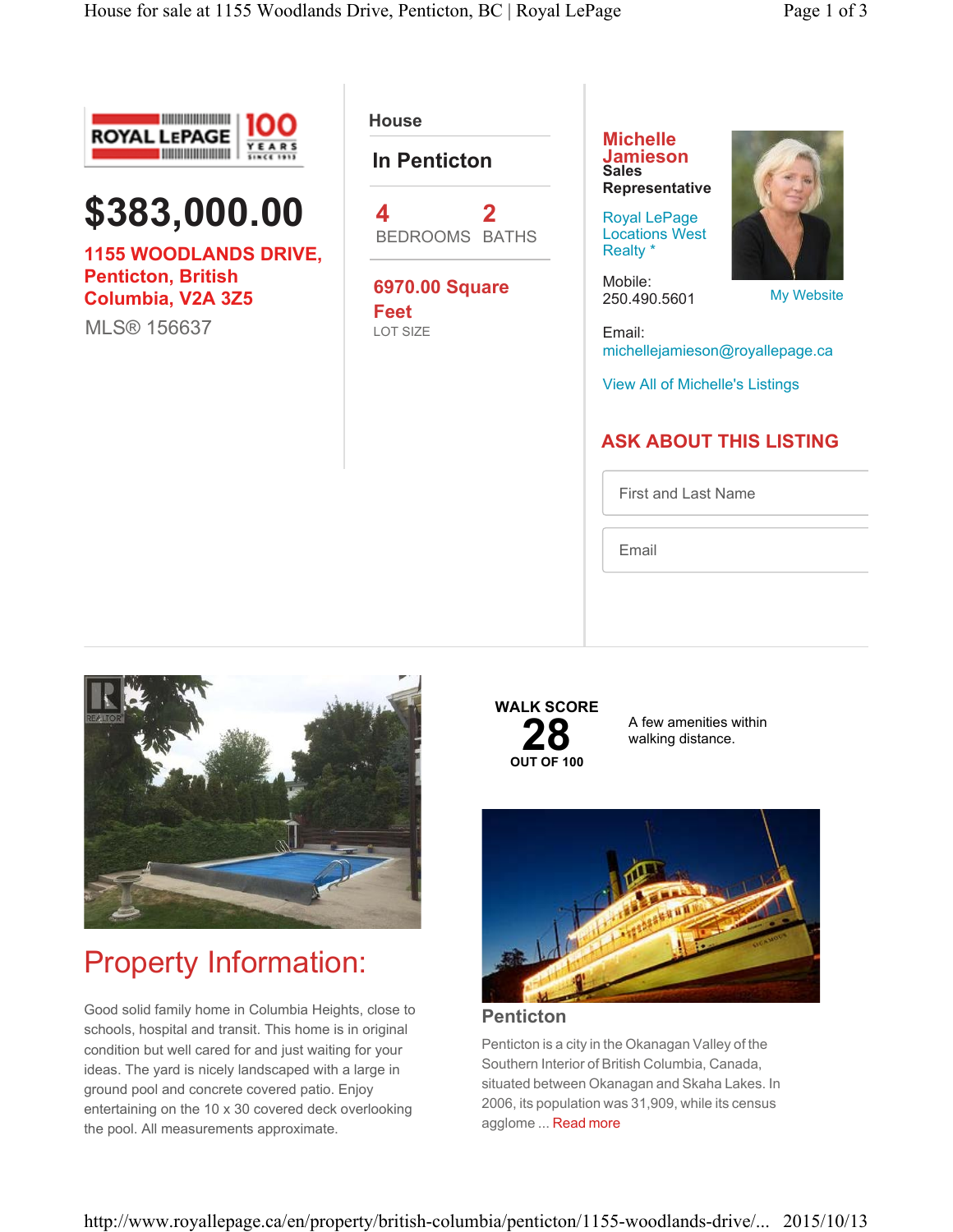# Property Features:

| <b>OwnershipType:</b>    | Freehold                |
|--------------------------|-------------------------|
| <b>Property Type:</b>    | Single Family           |
| <b>Bedrooms:</b>         | 4                       |
| <b>Bathrooms:</b>        | 2                       |
| <b>Amenities Nearby:</b> | <b>Public Transit</b>   |
| Lot Size:                | 6970.00 Square Feet     |
| <b>Parking Type:</b>     | Open                    |
| Features:                | Central location        |
| <b>Community</b>         | Quiet Area              |
| Features:                |                         |
| <b>Floor Space</b>       | 2288.00 Square Feet     |
| (approx):                |                         |
| Sewer:                   | Municipal sewage system |

# Building Features:

| <b>Fireplace Type:</b>           | Conventional                                                       |
|----------------------------------|--------------------------------------------------------------------|
| <b>Basement</b>                  | Finished                                                           |
| Development:                     |                                                                    |
| Fixture:                         | Drapes/Window coverings                                            |
| <b>Appliances:</b>               | Refrigerator, Dishwasher,                                          |
|                                  | Washer, Dryer, Stove                                               |
| Style:                           | None                                                               |
| <b>Heating Fuel:</b>             | Electric, Natural gas, Electric,<br>Natural gas                    |
| <b>Roof Style:</b>               | Unknown                                                            |
| <b>Heating Type:</b>             | Forced air, Forced air,<br>Baseboard heaters, Baseboard<br>heaters |
| <b>Fireplace Fuel:</b>           | Wood                                                               |
| <b>Construction</b><br>Material: | Wood frame                                                         |
| <b>Exterior Finish:</b>          | Aluminum siding                                                    |
| <b>Building Type:</b>            | House                                                              |
| <b>Basement Type:</b>            | Full                                                               |
| <b>Roof Material:</b>            | Asphalt shingle                                                    |

## Rooms:

| Living         | Main Level 5.13 m x 4.42 m   |
|----------------|------------------------------|
| <b>Dining</b>  | Main Level 3.35 m x 3.15 m   |
| <b>Kitchen</b> | Main Level 1.83 m x 2.64 m   |
| <b>Bedroom</b> | Basement Level 4.11 m x 2.90 |
|                | m                            |
| <b>Bedroom</b> | Main Level 2.59 m x 3.05 m   |
|                |                              |